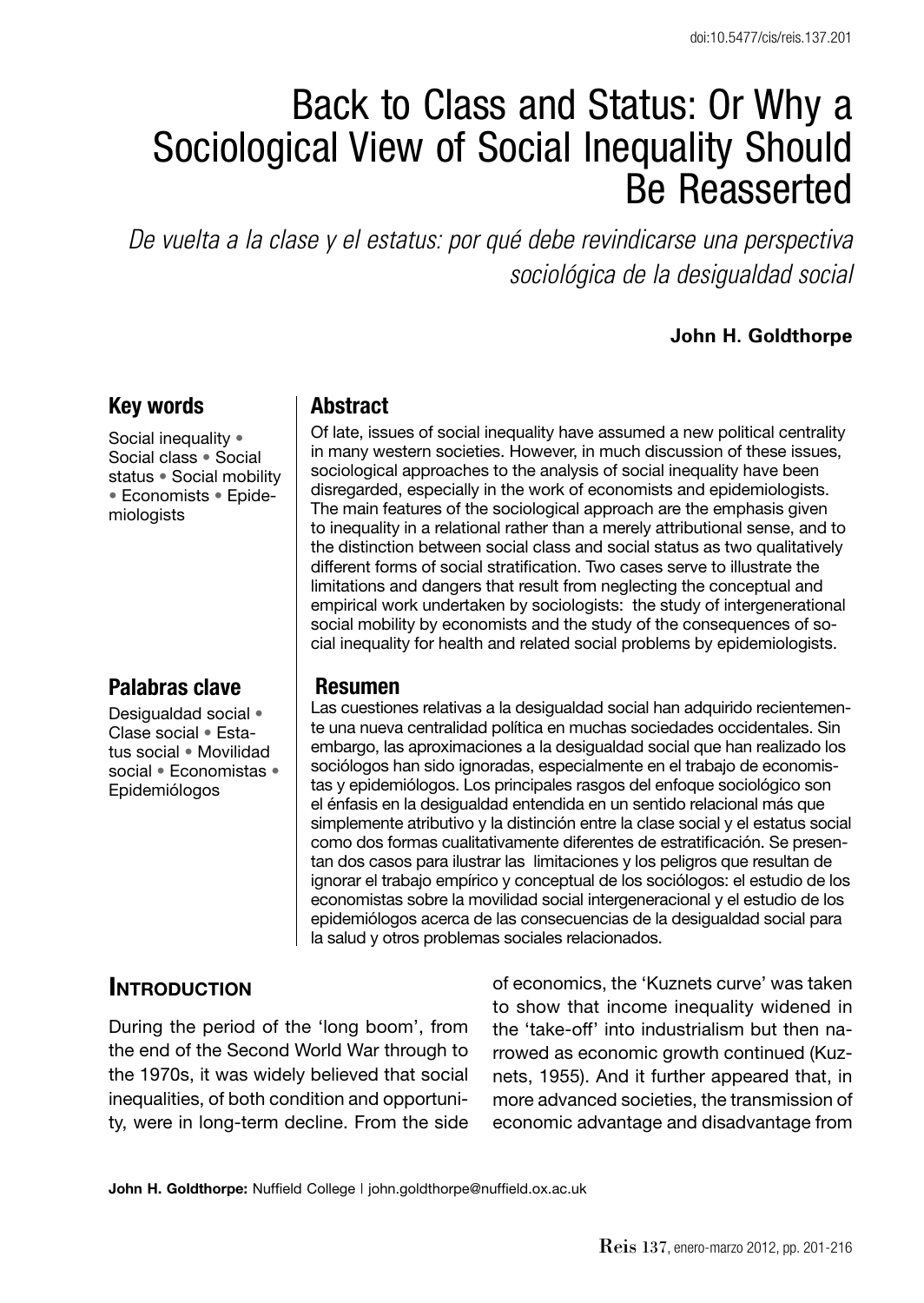one generation to the next had greatly weakened, as indicated by the quite low correlation existing between parents' incomes and the incomes of their children (e.g. Becker and Tomes, 1979). Crucial factors in these developments, it was argued, were the increasing importance in economic growth of human capital relative to physical capital and the expansion and reform of educational systems. From the side of sociology, analogous claims were put forward by theorists of industrialism and post-industrialism. It was envisaged that older, more rigid, forms of social stratification were giving way to a rather amorphous 'socio-economic' hierarchy, within which individuals' positions were determined far less by 'ascription' than by their own educational and occupational 'achievement' (e.g. Parsons, 1967, 1971; Treiman, 1970).

From the 1980s onwards, such meliorist views became more contested among economists and sociologists alike as evidence emerged that social inequalities showed in many respects a strong persistence if not a tendency to increase. And, as evidence of this kind has continued to accumulate, issues of inequality have in more recent times assumed a new political centrality in many western societies. However, while sociologists have for the most part still focussed their attention on relatively long-term trends in inequality, economists' interests have shown a much sharper shift towards the present-day - with the result that their concerns have often come to have a greater resonance with those prevailing outside of academia.

The new interest in inequality among economists has in fact been prompted in several different ways. First of all, the most widely apparent increase in inequality in the recent past has been in the distribution of incomes. While some significant cross-national variation exists in this respect, it is at all events clear enough that the Kuznets curve no longer holds (Atkinson, 2008). Further, technical improvements in the study of intergenerational income mobility have led to results showing that this

is a good deal more restricted than was previously believed. Correlations between parents' and children's incomes, which were once thought to be as low as 0.2, are now generally estimated at 0.4 or even higher (Bowles, Gintis and Osborne Groves, eds., 2005; Björklund and Jäntti, 2009). At the same time, evidence of increasing income inequality and a more realistic view of income mobility have encouraged new thinking about the *consequences* of economic inequality. It was once widely supposed that a 'trade-off' had to be made between greater equality, on the one hand, and economic efficiency and growth, on the other (e.g. Okun, 1975). But economists have now become more prepared to consider the possibility that inequality may itself have adverse effects on efficiency and growth (see e.g. Aghion, Caroli and García-Peñalosa, 1999) as well as on various aspects of individual welfare and, in particular, on health.

In this latter regard, an interesting engagement has of late developed between economists and epidemiologists. There is general agreement that economically more advantaged people have on average better health than those less advantaged. But disagreement tends to arise over whether, over and above such effects at the individual level, there are also population effects of inequality - or, one could say, *contextual* effects: that is, effects that mean that in more equal societies individuals at all economic levels have better health than do their counterparts in less equal societies. Some epidemiologists, such as Michael Marmot (2004) and Richard Wilkinson (1996, 2005; Wilkinson and Pickett, 2009), would claim that for the economically advanced societies of today such contextual effects are in fact well-established. Their position is exemplified by graphs such as that of Figure 1 which relates income inequality to life expectancy in 23 advanced societies. As can be seen, there is a tendency across these societies for life expectancy to fall as income inequality increases. If such analyses are accepted, one implication would then be that in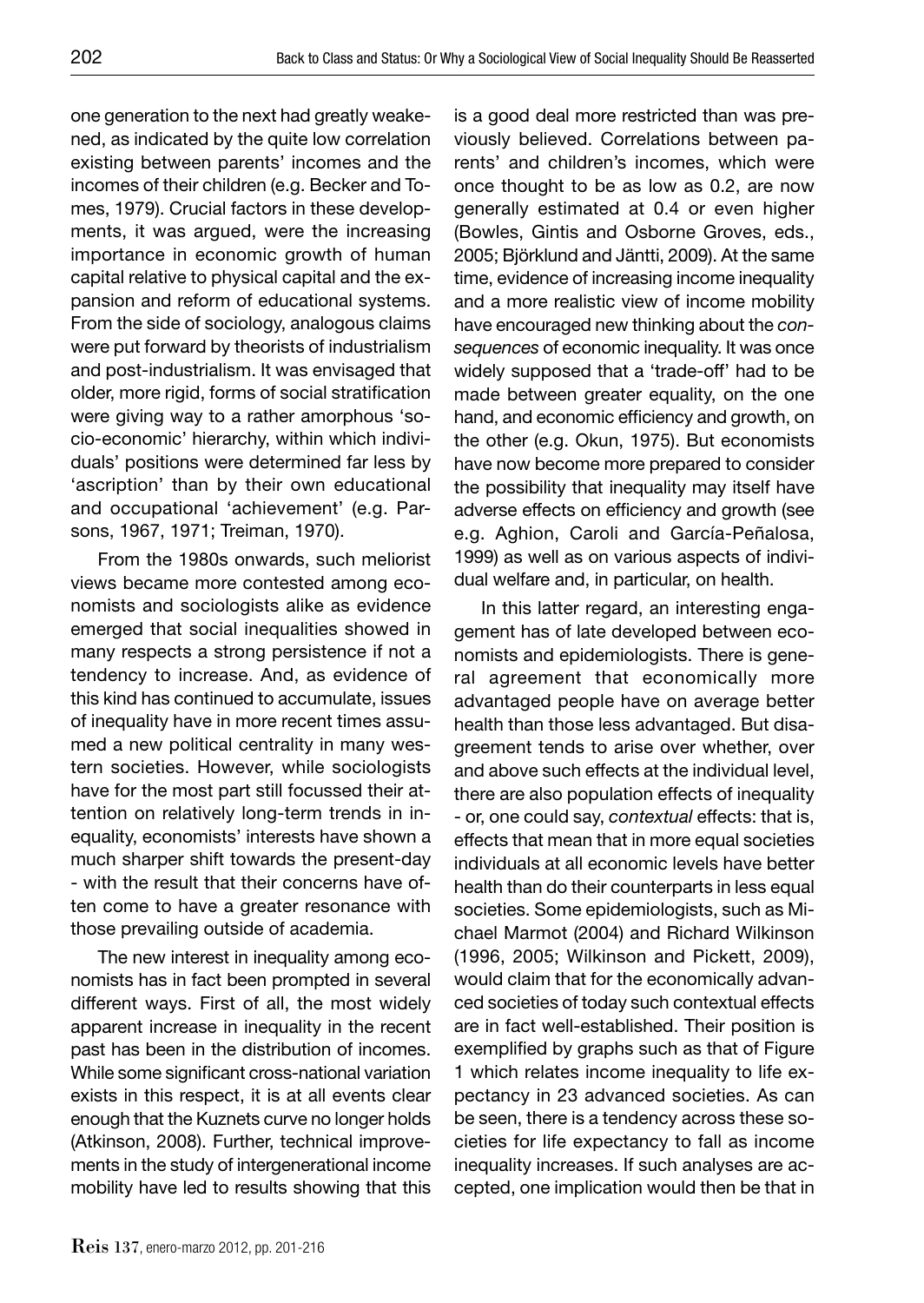**FIGURE 1.** *Income Inequelity and Life Expectancy*



*Source:* Wilkinson and Pickett (2009).

highly unequal societies, such as the US or Portugal, the health of well-off people may be no better than, or even worse than, the health of poorer people in more equal societies, such as Japan or Sweden.

However, most economists would be sceptical of the Marmot-Wilkinson position. They would argue that correlations such as those reflected in Figure 1 are not statistically robust. They may depend on the particular selection of countries made; they can disappear when further variables, such as education or ethnicity, are introduced into the analysis; and, most seriously perhaps, they often fail to show up if a dynamic, over-time perspective is taken (see e.g. Mellor and Milyo, 2001; Deaton, 2002; Leigh, Jencks and Smeeding, 2009).1

Now, this engagement is, in itself, very much to be welcomed. It is good that in economics the study of inequality has, in the words of Tony Atkinson (1997), been 'brought in from the cold'; and it is good that the forays of epidemiologists into the social sciences should be viewed seriously, albeit critically. But what, *for sociologists*, must be disturbing in all of this is the way in which their distinctive - and, I wish to maintain, highly relevant - contributions to the study of social inequality are almost entirely disregarded.

This is the result in part, as I have suggested, of sociologists not participating as actively as they might have done in debates about inequality today as opposed to deba-

<sup>1</sup> It should be added that a number of other epidemiologists would also take issue with Marmot and Wilkinson on whether a population effect of social inequality on

health is invariably present in advanced societies. See e.g. Lynch *et al.* (2000, 2004).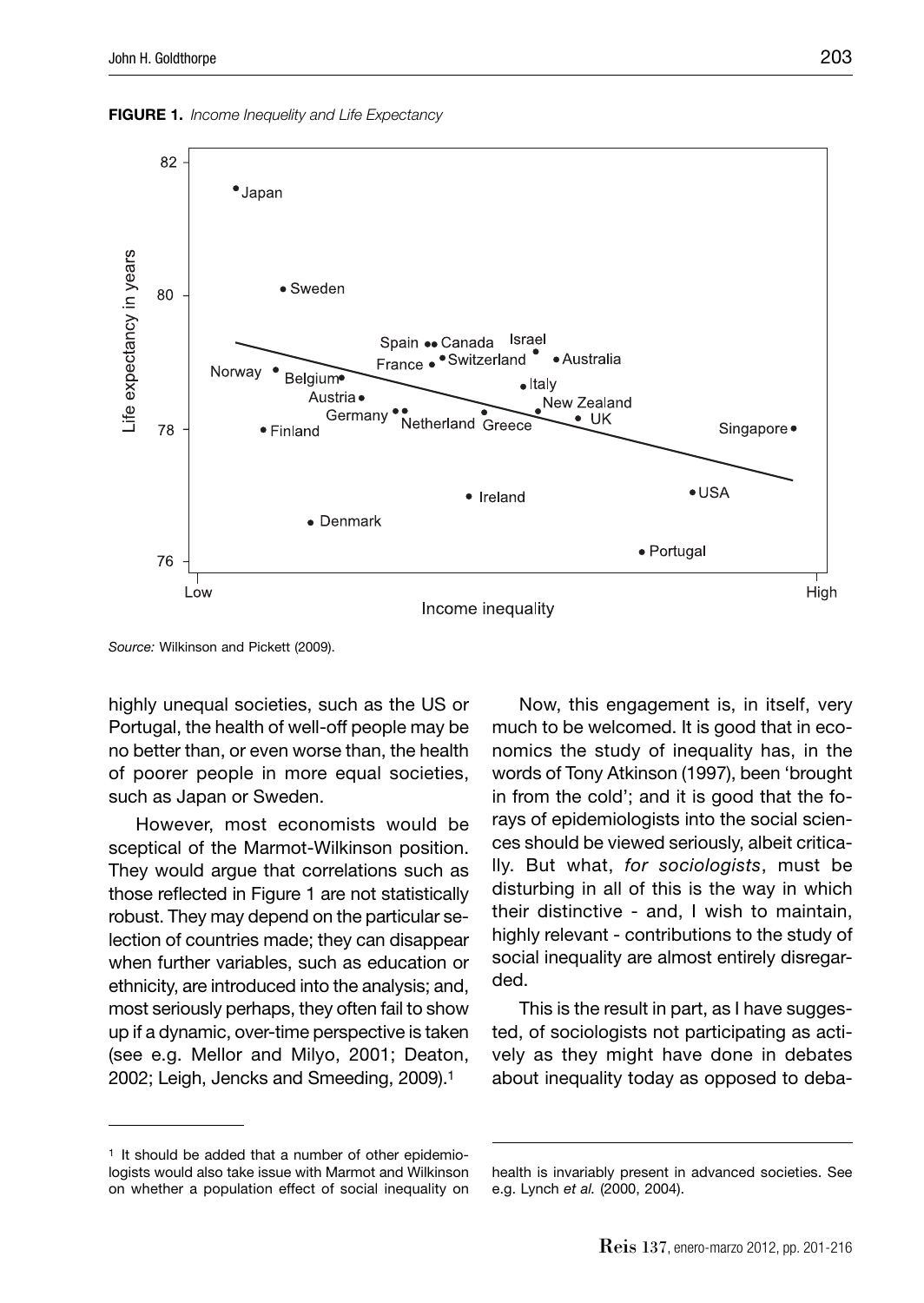tes about long-run tendencies. But it is also the result, I believe, of both economists and epidemiologists remaining remarkably fixed within their disciplinary paradigms, and thus being either unaware of, or uncomfortable with, sociological concepts, and with related empirical enquiry that has a very direct bearing on current debates.

In consequence, I would argue, a good deal of recent research on inequality by economists and epidemiologists has been, at best, unduly limited and, at worst, flawed. In what follows, I develop this argument by drawing on a range of recent conceptual, theoretical and empirical contributions by sociologists with two aims in mind: first, to bring out what is chiefly distinctive about the sociological approach to inequality; and, second, to show, on the basis of two particular examples, how the disregard of this approach, by economists and by epidemiologists respectively, has led to serious difficulties.

#### **The sociological approach to social inequality**

In discussing inequality, economists concentrate their attention on income and wealth, and may also refer to inequalities in educational attainment which, via human capital theory, they treat as a major determinant of income. In these respects, they are concerned with inequality in what might be called an *attributional* sense. Income, wealth, education are attributes of individuals, of which they have more or less. In contrast, sociologists tend to discuss inequality in terms of social class or social status, and thus to treat inequality in a *relational* sense: i.e. in terms of social relationships within which individuals are more or less advantaged or disadvantaged.

Thus, in what is, I believe, becoming an increasingly common view, class is taken to be defined by social relations within labour markets and productive units (Erikson and

Goldthorpe, 1992, ch. 2; Goldthorpe, 2007, vol. 2, ch. 5; McGovern *et al.*, 2007, ch. 3). Initial distinctions therefore arise between employers, self-employed workers and employees; and then, among employees, further distinctions are made according to the form of their relations with employers, as embodied in the terms of their employment contracts (implicit as well as explicit). For example, a crucial distinction here is that between salaried employees, on the one hand, and, on the other hand, wage-workers who are employed on some kind of piece- or time-rate basis. Such an approach to class can now be made operational for purposes of empirical research through classifications well-established in the sociological literature - and in some cases adopted by national statistical offices, and including now a prototype European Union Socio-economic Classification (Rose and Harrison, eds., 2009).

Economists may say that they are primarily interested in economic, rather than wider social inequality. But there are good grounds for maintaining that the concept of class, understood in the way indicated, does in fact lead to a more comprehensive view of economic inequality than does a focus on income, and especially on current income, alone. It can be shown that individuals in different class positions differ systematically not only in their levels of income but in at least three further ways (Goldthorpe and McKnight, 2006; Chan and Goldthorpe, 2007): first, in their degree of *income security*; second, in their *short-term income stability*; and, third, in their *longer-term income prospects*. Thus, members of the professional and managerial salariat, as well as having generally higher incomes than wage-workers, have lower risks of loss of income as a result of unemployment, have incomes less dependent on variable rates of pay, and, perhaps most importantly, have incomes that continue to rise for far longer over the course of their working lives on account of incremental salary scales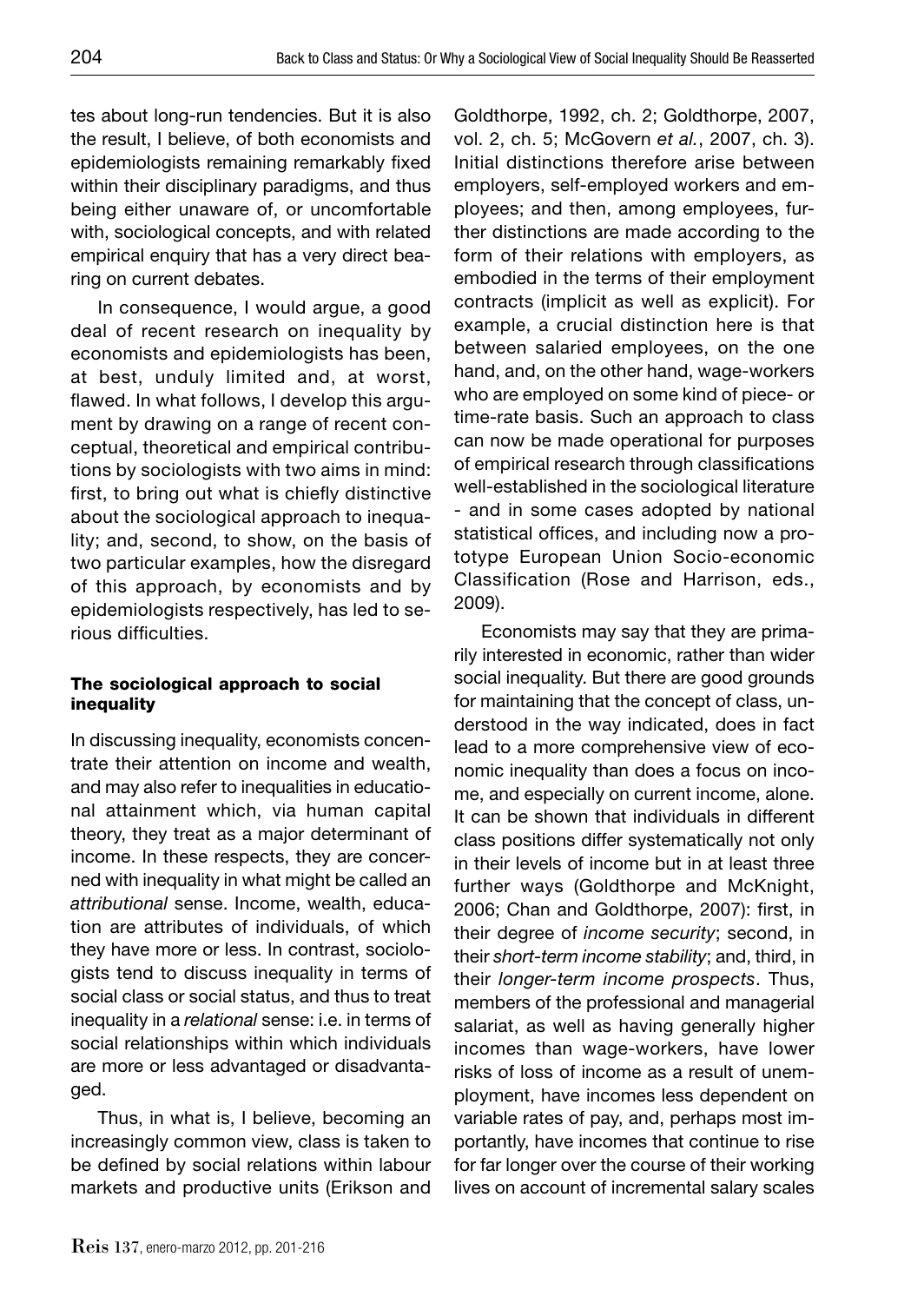and relatively well-defined promotion and career opportunities.2

An emphasis on the relational, rather than simply the attributional, aspects of inequality is, then, one way in which the sociological approach is distinctive. A second way lies in recognition of the fact that the structuring of inequality - or social stratification - is more than one-dimensional. At least since the time of Max Weber (1922/1968), sociologists have thought about inequality not only in terms of class but also in terms of another relational concept, that of status.

The status order - or hierarchy - is one formed by social relations of superiority, equality and inferiority that reflect prevailing evaluations of social honour or worth. In earlier societies, status typically attached to ascribed characteristics - in particular, to 'birth' or 'descent'. In present-day societies status more often attaches to social positions - in particular, occupations - although still also to ascribed characteristics such as race and ethnicity (Laumann, 1966). The most immediate way in which the status order is expressed is in patterns of intimate association, such as close friendship and marriage (or cohabitation). Status equals are those who eat together and sleep together. But differences in status are also expressed in lifestyles of differing 'distinction' that are seen as appropriate to different status levels.

Just as there are now good instruments available for the measurement of class, so too there are good instruments available for the measurement of status as understood as above, and especially as based on occupation (see e.g. Chan, 2010).<sup>3</sup> And what can then be shown is that while, as one might expect, the positions that individuals hold within class structures and status hierarchies are correlated, the correlation tends to be only moderate. Class and status 'inconsistencies' clearly arise. In other words, class and status have to be regarded as two qualitatively different forms of social stratification.

It is then in this connection that a sociological approach to inequality differs most sharply from that typically found in epidemiology. Epidemiologists have been greatly concerned with social inequalities - or what they call 'social gradients' - in mortality, morbidity and other aspects of health. But while they show great care and sophistication in the measurement of these dependent variables of their analyses, epidemiologists' measurement of social inequality is for the most part remarkably casual and *ad hoc*. The underlying assumption seems to be that inequality is essentially one-dimensional: there is a single social hierarchy and individuals' positions in this hierarchy can be determined by a range of indicators that are more or less *interchangeable*: for example, income, education or occupational level as determined by various different criteria.

However, this assumption of unidimensionality is unwarranted. Although, as noted at the outset, some sociologists have drifted away from a Weberian position to envisage social stratification in terms of a single 'socioeconomic' hierarchy, a wide-ranging literature does in fact exist to show the continuing importance of distinguishing between class and status. To provide just one illustration, Table I reveals how, in Britain, class and status relate to socio-political attitudes as mea-

<sup>2</sup> Members of classes intermediate between the professional and managerial salariat and the working class can be shown also to be in various ways intermediate as regards income security, stability and prospects (Goldthorpe and McKnight, 2006; McGovern *et al.*, 2007: ch. 3 esp.)

<sup>3</sup> Note that these scales based on the occupational structuring of patterns of intimate association, such as

close friendship or marriage, are to be distinguished both from scales of occupational prestige and from scales of 'socio-economic status', based typically on data on occupational earnings and education. See further Bukodi, Dex and Goldthorpe (2011).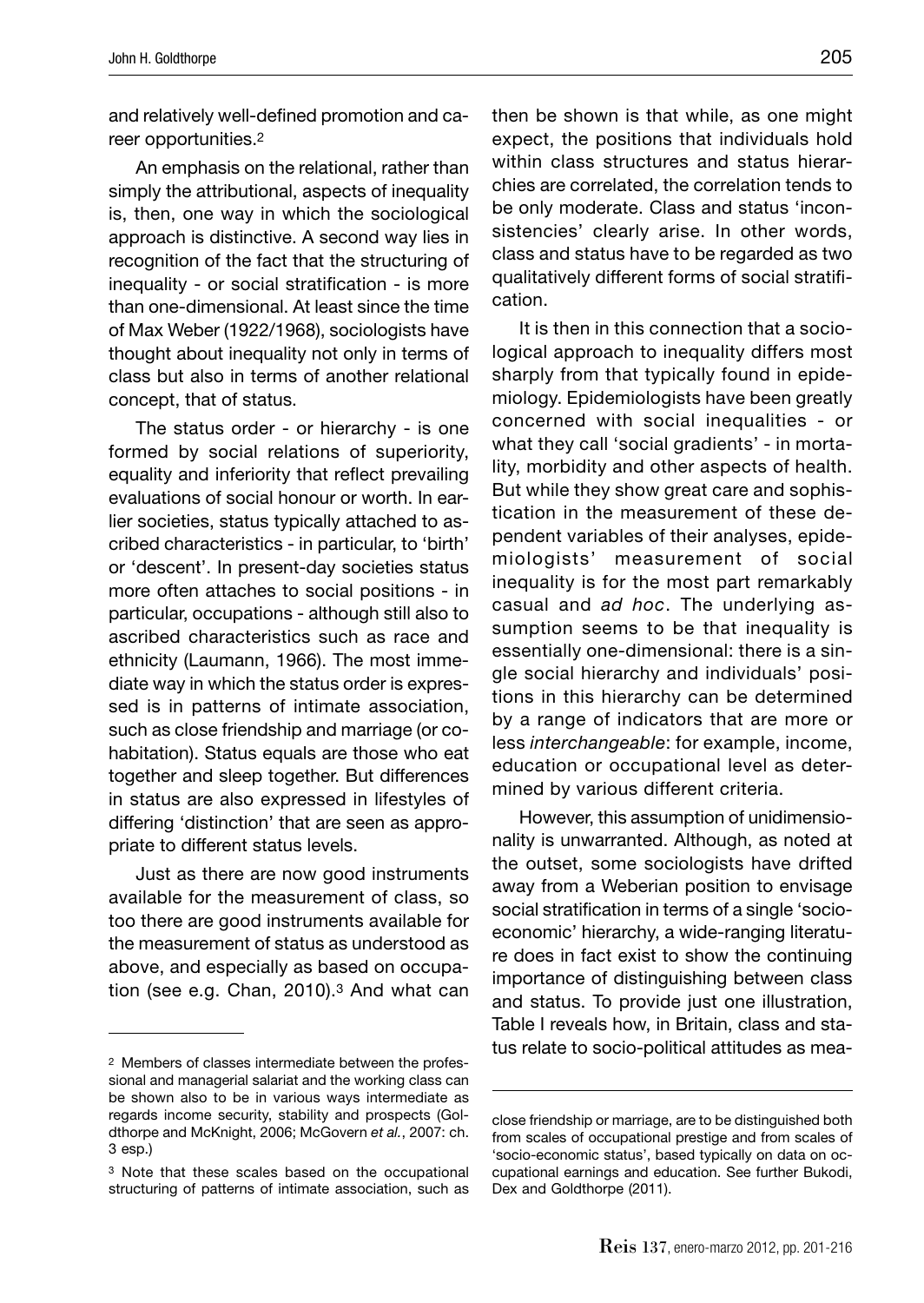| <b>TABLE 1.</b> Determinants of political attitudes on Right-Left and Authoritarian-Libertarian scales, OLS regression, |
|-------------------------------------------------------------------------------------------------------------------------|
| British Social Attitudes Survey, 2002 (boldface coefficients are significant at 1% level, two-tailed                    |
| tests)                                                                                                                  |

|                                           | <b>Right-Left</b><br>β | Authoritarian-Libertarian<br>β |
|-------------------------------------------|------------------------|--------------------------------|
| Age                                       | 0.005                  | 0.030                          |
| Gender (male ref.)                        |                        |                                |
| Female                                    | 0.605                  | 0.136                          |
| Income $\leq$ 10k ref.)                   |                        |                                |
| £10-23k                                   | 0.257                  | 0.297                          |
| £ 23-44k                                  | 0.958                  | 0.209                          |
| >E44k                                     | 2.153                  | $-0.111$                       |
| Qualifications (none ref.)                |                        |                                |
| <b>CSE</b>                                | 0.472                  | 0.193                          |
| O-levels                                  | 1.039                  | $-0.261$                       |
| A-levels                                  | 1.090                  | $-0.726$                       |
| Sub-degree                                | 1.089                  | $-0.822$                       |
| Degree                                    | 0.153                  | $-3.223$                       |
| Class (I, Prof. and manag., higher, ref.) |                        |                                |
| II Prof. and manag., lower                | $-0.873$               | 0.020                          |
| Routine nonmanual<br>Ш                    | $-1.233$               | $-0.004$                       |
| IV Small proprietors                      | 0.021                  | $-0.138$                       |
| Technicians and supervisors<br>V          | $-1.553$               | 0.082                          |
| VI Skilled manual                         | $-1.551$               | $-0.340$                       |
| VII Nonskilled manual                     | $-1.732$               | $-0.130$                       |
| <b>Status</b>                             | 0.684                  | $-1.381$                       |
| Constant                                  | 11.711                 | 21.363                         |
| N                                         | 2.421                  | 2.441                          |
| R <sup>2</sup>                            | 0.130                  | 0.170                          |

*Source:* Adapted from Chan and Goldthorpe (2007: Table 7)..

sured by two well-established scales: one capturing individuals' positions on a Right-Left dimension, the other their positions on an Authoritarian-Libertarian dimension (Evans, Heath and Lalljee, 1996).

As regards the Right-Left scale, it can be seen that class, and also income, are the important differentiating factors and on a pattern that would be expected - i.e. workingclass and low income individuals are the most left-wing - while the effect of status is

not significant.<sup>4</sup> In contrast, with the Authoritarian-Libertarian scale, it is status, and also education, that count - authoritarianism declines with status and higher education - while class and income are of little consequence.

<sup>4</sup> Education also has significant effects but on a curvilinear pattern. As can be seen, individuals with the highest and lowest levels of educational qualification are most left-wing, while those with intermediate levels are most right-wing.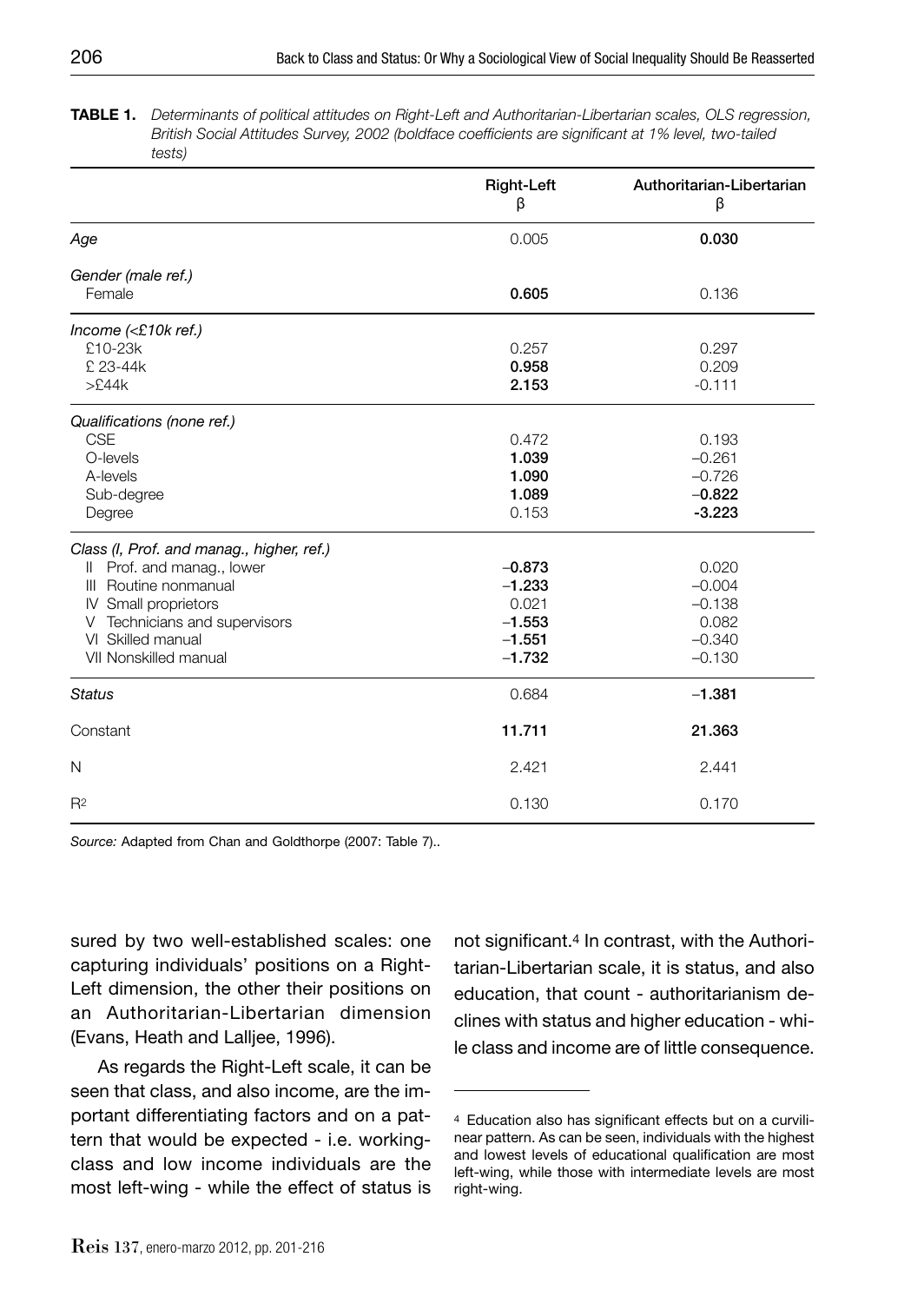Taking a one-dimensional view of social stratification would then simply obscure these rather important findings.

Having set out what I take to be the essentials of the sociological approach to social inequality, I now turn to cases which, I believe, illustrate the dangers that arise as a result of economists and epidemiologists largely neglecting the conceptual basis of this approach and the research findings that have followed from it. In regard to the work of economists, the case I wish to take is that of social mobility.

#### **Economists and social mobility**

In recent years, social mobility has in several countries become a central political issue. It is, moreover, one that is now attracting the attention of international organisations, in particular the OECD. However, what is remarkable about the reports that the OECD has produced (e.g. Causa, Dantan and Johansson, 2009; OECD, 2010: ch. 5) is that they are written entirely by economists, who never move beyond the limits of their own disciplinary paradigm and make little or no reference to the very substantial body of work previously done in this field by sociologists. Social mobility is simply equated with income or earnings mobility, and without any attempt at explanation or justification. I will aim to show why this is unfortunate by considering aspects of a debate which I and several others have been carrying on with economists concerning social mobility in Britain.

The economists involved, chiefly Jo Blanden and her colleagues, investigated income mobility using data from two birth-cohort studies covering all children born in Britain in one week in 1958 and in one week in 1970. They related the earnings of these children, when they were in their early 30s, to the incomes of their families when they were in their adolescence. They then claim to show a much stronger association between family income and children's later earnings for the 1970 cohort than for the 1958 cohort: i.e. the-

re is less income mobility in the later cohort than in the earlier one (Blanden *et al.*, 2004). This research has had an enormous impact in media and political circles. It has led to a widespread belief that social mobility in Britain is in sharp decline. All three leading political parties have published reports dealing with the - supposed - problem, and the present coalition government has followed the previous New Labour government in making increased social mobility one of its major obiectives.

However, Michelle Jackson, and I (Goldthorpe and Jackson, 2007) have used the same birth cohort data as the economists in order to investigate intergenerational *class* mobility and, at the same time, to distinguish between *absolute* and *relative* rates of mobility: that is, between mobility rates as measured in simple percentage terms and mobility rates as measured by odds ratios showing the degree of association existing between parental class and child's class when considered *net* of all class structural change (on this distinction, see further Erikson and Goldthorpe, 1992: 54-9; Breen, 2004). So far as relative mobility rates - or what may be called social fluidity - are concerned, we find, in contrast to the economists, no significant change between the 1958 and 1970 cohorts.5 Moreover, together with Colin Mills, I have

<sup>5</sup> Until recently, economists appear to have treated questions of mobility in innocence of the distinction between absolute and relative rates. Where income is analysed in terms of movement between income quantiles, the analysis is of course 'relativised' from the start. But where mobility is assessed in terms of 'elasticities' - i.e. through the regression of children's income on parents' income - effects of the net association existing between these variables and of differences in their distributions will tend to be confounded. Björklund and Jäntti, two economists working in this field with an unusually good knowledge of the sociological literature, have recently proposed (2009) using correlations rather than elasticities where the focus of interest is on change in mobility over time or on variation across societies. In fact, Blanden *et al.* (2004) use all of the above methods and in each case alike find a decline in mobility across the two cohorts they study.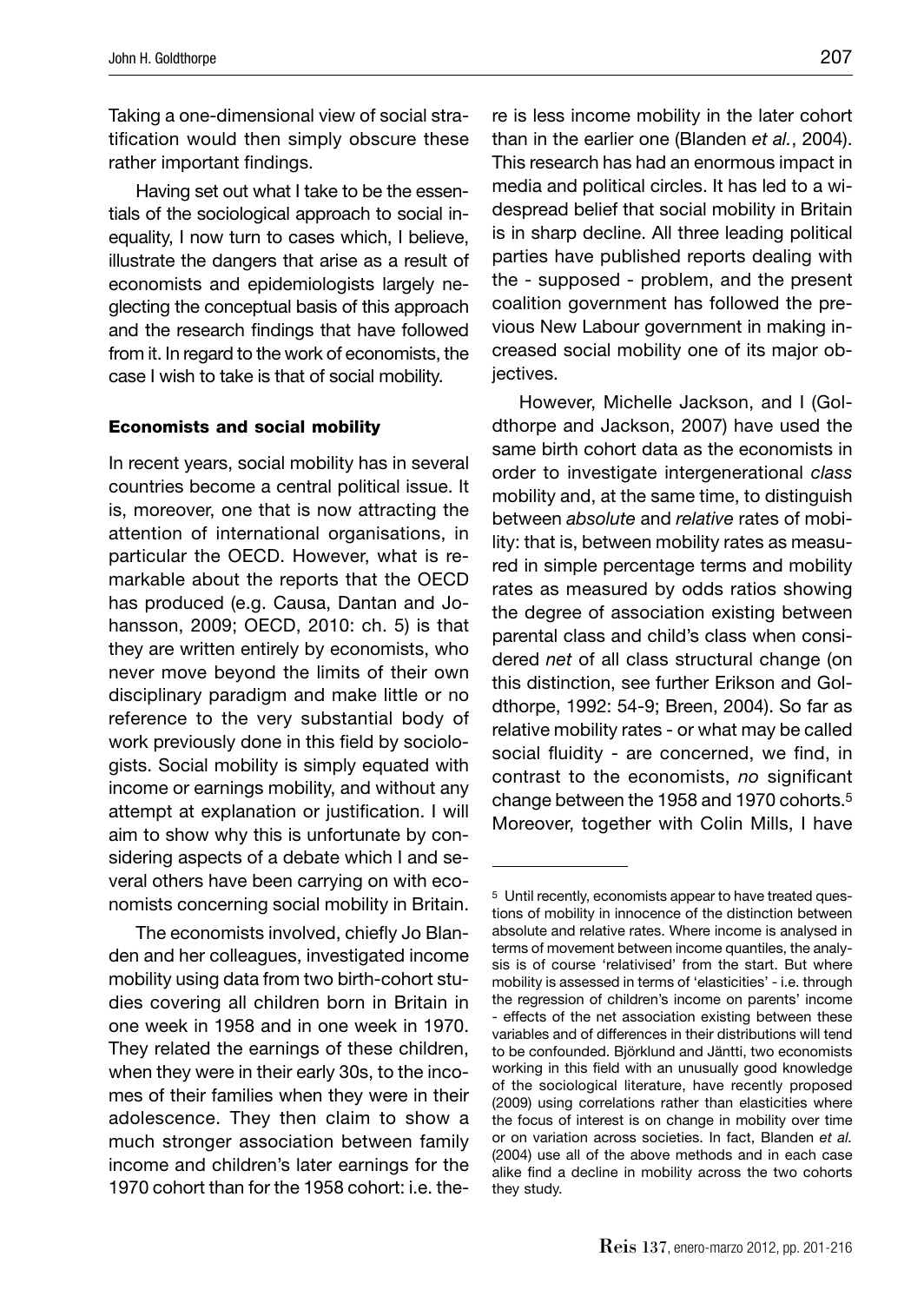analysed data from 13 national sample surveys, carried out between 1972 and 2005, which give a far better basis than do the cohort studies for assessing population trends in mobility (Goldthorpe and Mills, 2008). On this basis, the Goldthorpe-Jackson finding is supported in that only very slight, and quite trendless, fluctuations in relative rates of class mobility show up over the entire period covered.

Now there is, of course, no reason why studies of income mobility and of class mobility should show the same results. But it is at the same time of interest to look further into how it is that they differ. So in yet another paper, Robert Erikson and I (Erikson and Gol-

dthorpe, 2010) have returned to the birthcohort data and have carried out further analyses using *only* those members of the two cohorts who could be included in both the economists' analysis and in the Goldthorpe-Jackson analysis: i.e. those individuals for whom we have data on both income and class mobility.

In Table II I show some results from a loglinear modelling exercise relating to mobility tables for these individuals based on income quintiles and on five social classes. Note, first of all, that all previous findings are fully confirmed. For class mobility, the constant social fluidity (CSF) model gives an acceptable fit for both men and women, on which the UNI-

| Table                   | Modela                                 | G <sup>2</sup>        | Pb                   | DI                 |                           |
|-------------------------|----------------------------------------|-----------------------|----------------------|--------------------|---------------------------|
|                         |                                        | men ( $N = 3415$ )    |                      |                    |                           |
| Income quintile         | Indep.<br><b>CSF</b>                   | 248.7<br>19.6         | 0.00<br>0.24         | 10.2<br>3.1        |                           |
|                         | <b>UNIDIFF</b>                         | 9.5                   | 0.85                 |                    | 1.9 $\beta$ (1970) = 1.54 |
| Five class <sup>c</sup> | Indep.<br><b>CSF</b>                   | 410.0<br>12.7         | 0.00<br>0.70         | 13.2<br>2.3        |                           |
|                         | <b>UNIDIFF</b>                         | 12.5                  | 0.64                 |                    | 2.3 $\beta$ (1970) n.s.   |
|                         |                                        | women (N= 3009)       |                      |                    |                           |
| Income quintile         | Indep.<br><b>CSF</b><br><b>UNIDIFF</b> | 192.0<br>31.8<br>21.0 | 0.00<br>0.01<br>0.13 | 9.4<br>4.1         | 3.5 $\beta$ (1970) = 1.70 |
| Five class <sup>c</sup> | Indep.<br><b>CSF</b><br><b>UNIDIFF</b> | 291.8<br>23.9<br>22.6 | 0.00<br>0.09<br>0.09 | 12.2<br>2.8<br>2.6 | β (1970) n.s.             |

**TABLE 2.** Results of fitting independence, constant social fluidity (CSF) and uniform difference (UNIDIFF) *models<sup>a</sup> to income quintile and five class mobility tables for 1958 and 1970 British birth cohorts* 

a Independence:  $\log F_{ijk} = \hat{i} + \mu_i^O + \lambda_j^D + \lambda_k^C + \lambda_{ik}^{OC} + \lambda_{jk}^{DC}$ 

CSF:  $log F_{ijk} = \hat{i} + \mu_i^O + \lambda_i^O + \lambda_k^O + \lambda_{ik}^{OC} + \lambda_{jk}^{DC} + \lambda_{ij}^{OO}$ 

UNIDIFF:  $log F_{ijk} = \hat{i} + \mu_i^{\text{O}} + \lambda_j^{\text{D}} + \lambda_k^{\text{C}} + \lambda_{ik}^{\text{OC}} + \lambda_{jk}^{\text{DC}} + \beta_k X_{ij}$ 

 $(O = origin, D = destination, C = cohort)$ 

b Degrees of freedom are: Independence model, 32; CSF model 16, UNIDIFF model, 15.

c 1: Higher professionals and managers; 2: Lower professionals and managers; 3: Higher routine nonmanual and technicians;

4: Skilled manual; 5: Lower routine nonmanual and nonskilled manual.

Source: Adapted from Erikson and Goldthorpe (2010: Tables II and III).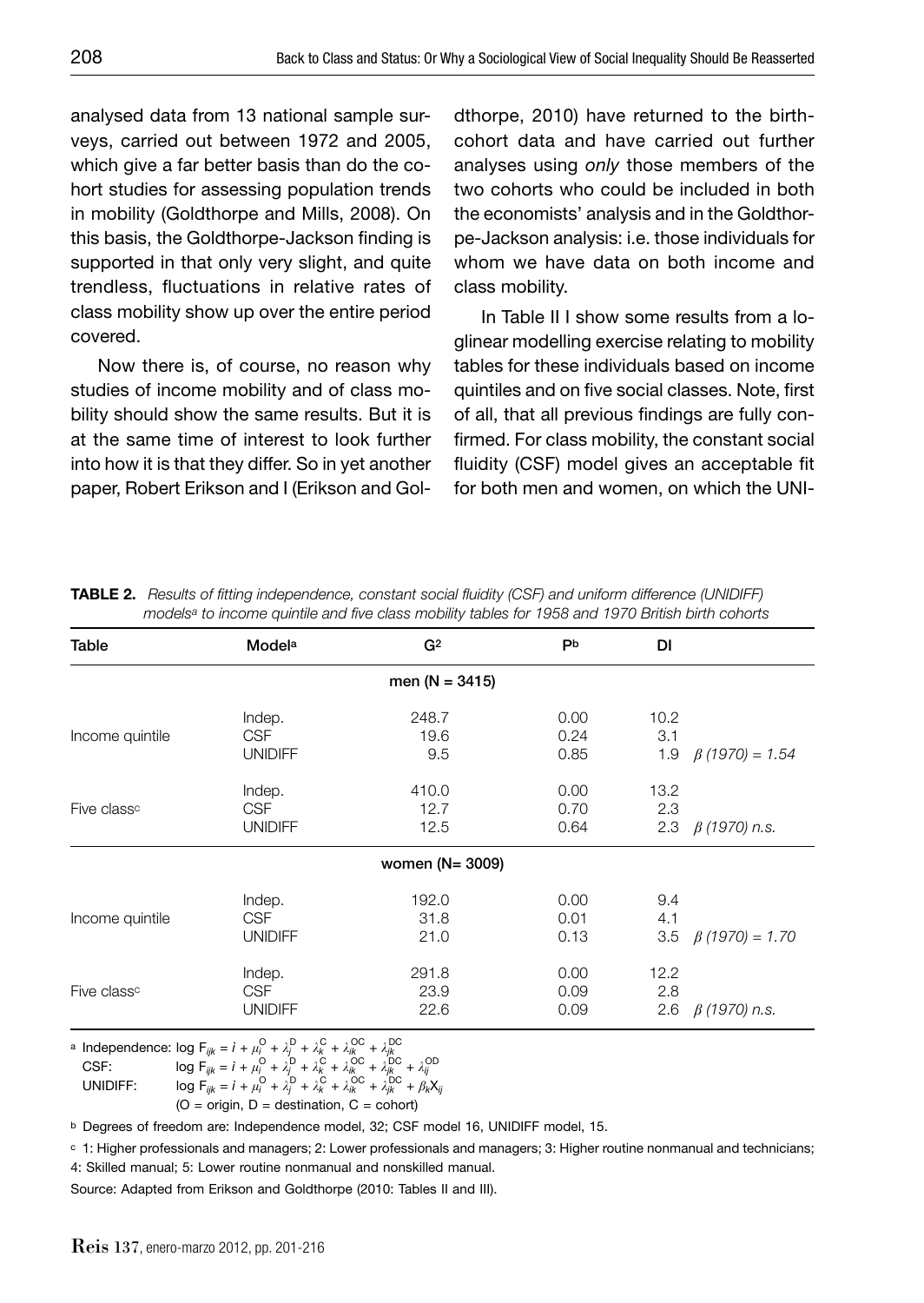|            |      | Men    |        | Women  |       |
|------------|------|--------|--------|--------|-------|
| Averages   |      | Income | Clases | Income | Class |
|            | 1958 | 0.60   | 1.17   | 0.48   | 0.84  |
| Unwieghted | 1970 | 0.97   | 1.03   | 0.79   | 1.00  |
|            | 1958 | 0.58   | 1.12   | 0.46   | 0.84  |
| Weighted   | 1970 | 0.94   | 1.02   | 0.80   | 0.99  |

**TABLE 3.** Averages of log odds ratios obtained from 2 x 2 partitioning of quintile income and five class mobility *tables*

*Source:* Adapted from Erikson and Goldthorpe (2010: Table IV).

DIFF model, proposing some uniform change in the level of the log-odds ratios defining relative mobility, does not improve. But for income mobility the UNIDIFF model does improve significantly on the CSF model for both men and women; and the β parameters returned for the 1970 cohort are in both cases positive, indicating lower fluidity for this cohort than for the 1958 cohort, just as the economists found. Specifically, the model implies that all log-odds ratios underlying the income mobility tables increase by a factor of 1.54 for men and 1.70 for women.

However, one should further note the G2 statistics returned under the independence model. For men and women alike, these are much higher for class mobility than for income mobility - suggesting, that is, that a stronger intergenerational association prevails in the case of class than in the case of income. To test this possibility more directly, Erikson and I calculate the global log-odds ratios that result from partitioning the 5 x 5 income and class mobility tables into successive 2 x 2 tables, and we then average these ratios. The results are shown in Table III.

It can be seen that in all cases, with both the unweighted and weighted<sup>6</sup> averages, the odds ratios are higher - i.e. there is a stronger intergenerational association - in the case of class than in the case of income. This difference is very marked - and highly statistically significant - in the 1958 cohort, while diminishing in the 1970 cohort, especially in the case of men (see further Cox, Jackson and Lu, 2009).

In our paper, Erikson and I argue that there are in fact major problems with the income data that the economists use, which in themselves make the finding of declining mobility between the two cohorts a questionable one. However, for present purposes this issue can be left aside. The main point to be made here is that even if there were such a decline in income mobility, it was one that took place within a class mobility regime that shows *both* less fluidity overall and greater stability over time. In other words, it is the class mobility regime that would appear more fully and reliably to capture the continuity in economic advantage and disadvantage that persists across generations - as might indeed be expected given the relationship between class and income that was previously described. Studies that are based on income mobility alone - such as those of the OECD - would seem therefore to run a serious risk of underestimating the propensities for economic *im*mobility.

In this connection, it is relevant to add that Erikson and I further investigate the rela-

<sup>6</sup> The weights used are the inverted variances of the log-odds ratios.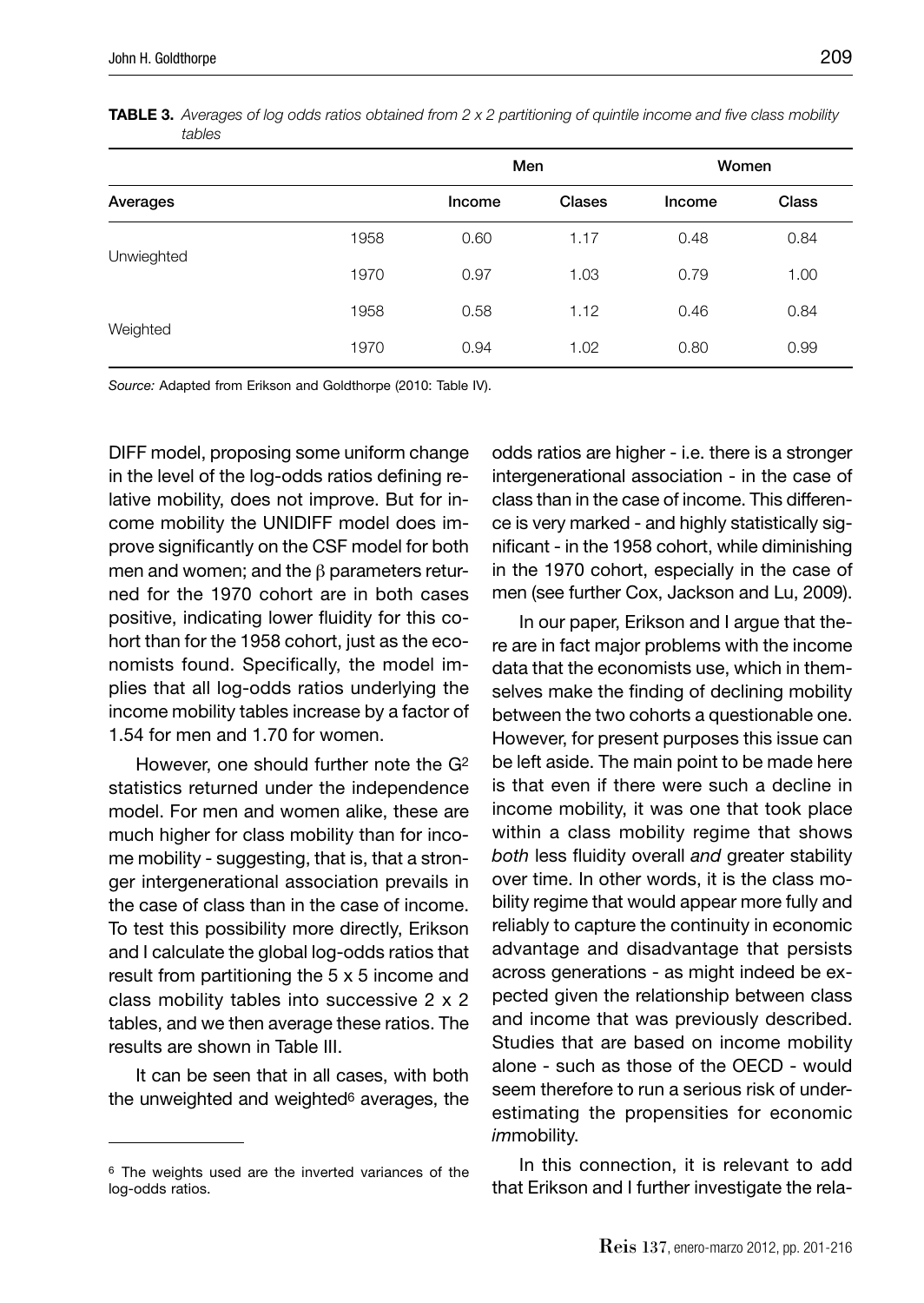tionship in the two British birth cohorts between children's educational attainment and both family income and parental social class. The results we obtain are on much the same lines as those shown for mobility in Tables 2 and 3. The association between children's educational attainment and family income does strengthen across the two cohorts - as the economists have in fact reported (Blanden and Machin, 2004; Blanden, Gregg and Machin, 2005) - while the association between children's educational attainment and parental class shows no significant change. But, in both cohorts alike, the association of educational attainment with class is stronger than the association with family income (Erikson and Goldthorpe, 2010: Tables VII and VIII). Again, therefore, a focus simply on income rather than on class would seem likely to lead to an underestimation of the impact of social background on children's life-chances. Relational inequality is more consequential than attributional inequality.

I move on now to the case I want to consider in regard to epidemiologists, which concerns the consequences of social inequality.

#### **Epidemiologists and the consequences of social inequality**

I earlier showed, in Figure 1, a graph taken from the work of Wilkinson and Pickett (2009) relating income inequality to life expectancy in a number of advanced societies. Figure 2 shows another graph taken from the same work that similarly relates income inequality to a more general index of health and various social problems.

It is evident that the cross-societal pattern in Figure 2 is essentially the same as that in Figure 1. As income inequality increases, health and social problems get worse.

However, what is important to note is that Wilkinson and Pickett do not believe that it is the direct - that is, the material - consequences of income inequality that are here revea-

led. Rather, they make the assumption I earlier referred to that the structure of social inequality is essentially one-dimensional, and they thus take income inequality as being a good indicator of what for them *is* the crucial causal factor underlying their graph, namely, *status* inequality. It is status inequality - and the insecurity and anxiety, the damaged selfesteem and lack of trust that it generates that impact on health and on individual and social well-being more generally. The psychological stress created by status inequality exerts its negative effects in two ways: most immediately, on health, through various neuroendocrine mechanisms but also, more pervasively, through inducing harmful behaviour in the form of smoking, over-eating, sexual promiscuity or violence.

This view of the effects of status inequality is in itself controversial.<sup>7</sup> But the problem I wish to bring out here is one that lies further back in Wilkinson and Pickett's argument: that is, with the assumption that social stratification is one-dimensional and that the degree of status inequality in a society can therefore be reliably *inferred from* the degree of income inequality. As I have already noted, the available evidence indicates that the status and class positions of individuals are only moderately correlated, and the same is true of their status positions and their income levels (Chan, 2010). It would therefore be dangerous to suppose that any different situation exists at the societal level, and there is in fact one case in particular that underlines this point - that of Japan.

<sup>7</sup> The same epidemiologists referred to in n.1 above who doubt if a population effect of inequality on health is always present would also believe (Lynch *et al.*, 2000, 2004) that, where such an effect is present, it operates less through the psychological effects of status inequality than through more direct material effects, although not those of income inequality alone. Societies that have low income inequality, it is argued, also tend to have more health-supportive infrastructures in the form of health services, occupational health and safety regulation, environmental controls, unemployment benefits and back-to-work programmes etc.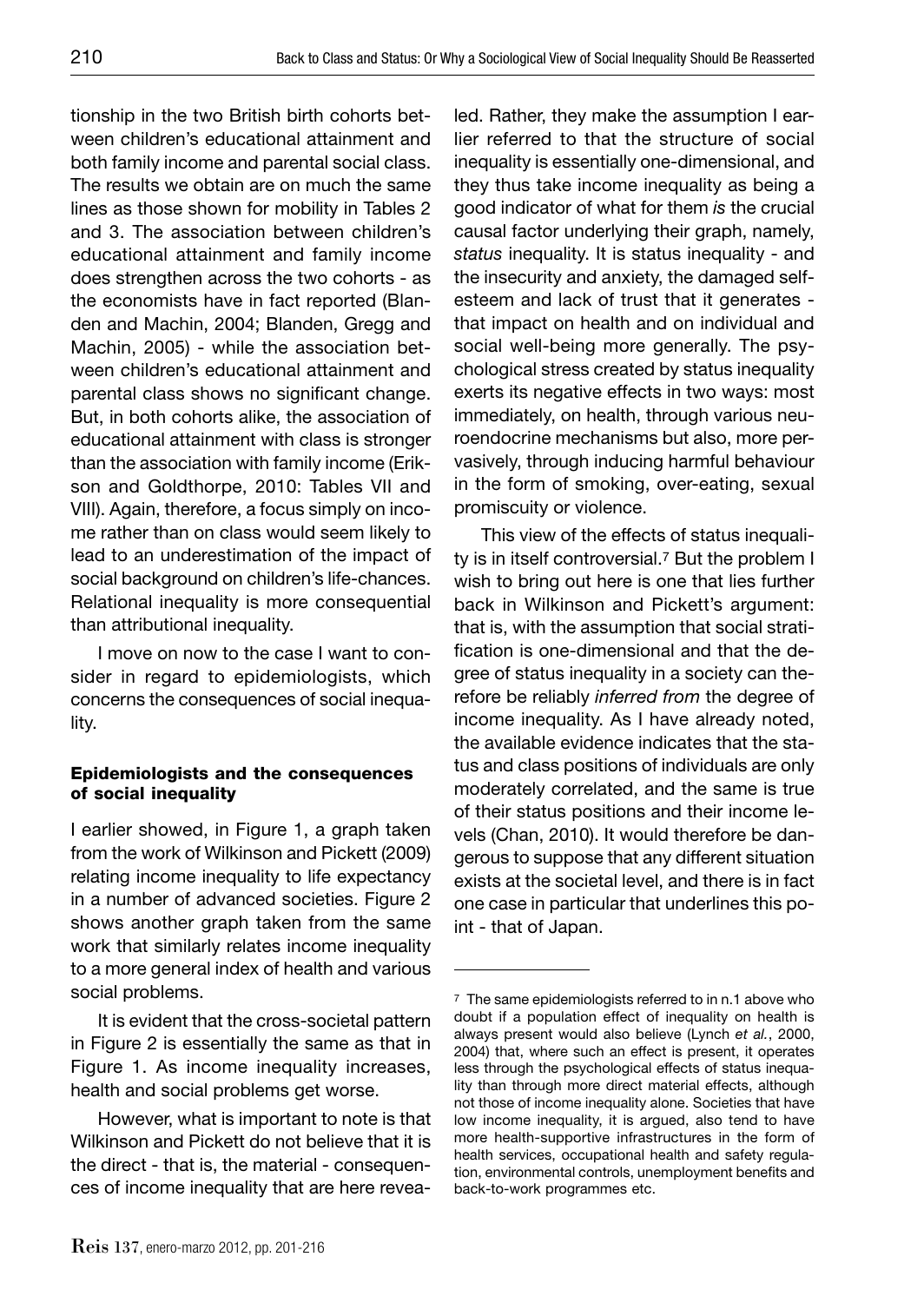



*Note:* Health and social problems are closely related to inequality among rich countries.

As can be seen from Figure 2, Japan is at the extreme 'good' end of Wilkinson and Pickett's graph. Japan has comparatively low income inequality - largely in fact on account of low earnings inequality - and Japan also scores very well on the health and social problems index. However, among students of comparative social stratification, Japan is noted for having a very strongly defined status hierarchy, and one that is to an unusual degree formalised and embodied in language through the extensive use of honorifics. To quote a leading expert, Harold Kerbo (2003: 479-80): 'the Japanese seem obsessed with ranking and hierarchy'; in everyday life it is only 'once status relevant markers … have been established … that the business of eating, talking, drinking, or whatever can proceed in an orderly manner that is unlikely to offend someone who expects greater status deference.' And Kerbo in fact goes on to suggest (2003: 509-12) that for individuals in high-level positions, as, say, in the corporate world, high status is itself a reward that helps to compensate for their - relatively - low material rewards. The Japanese case does, therefore, create serious difficulties for Wilkinson and Pickett - of which they seem largely unaware - and, more generally, underlines the need for epidemiologists to move towards a more sophisticated, sociological way of thinking about social inequality.8

<sup>8</sup> There are in fact some welcome indications that a move in this direction is beginning. See e.g. Geyer *et al.* (2006) and especially Galobardes *et al.* (2006).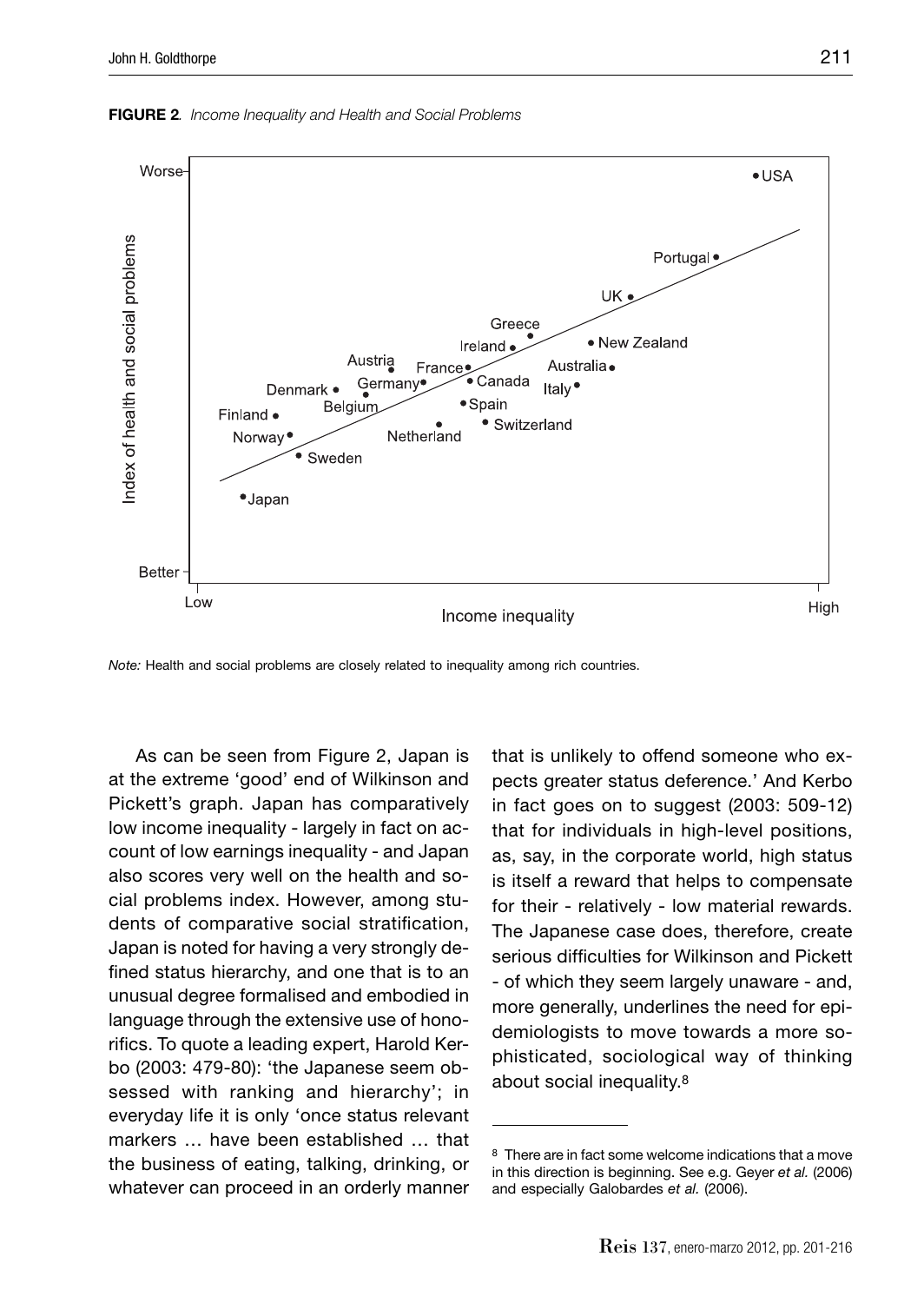**TABLE 4.** *Results of bivariate and multivariate Cox regressions of relative risk of death on class, status, income*  and education, Swedish men and women aged 35-59 in 1990 (boldface coefficients are significant at *5% level)*

|                                       | <b>Bivariate</b> |       | Multivariate |       |
|---------------------------------------|------------------|-------|--------------|-------|
|                                       | men              | women | men          | women |
| Classa                                |                  |       |              |       |
| 1                                     | 1                | 1     | 1            | 1     |
| $\sqrt{2}$                            | 1.17             | 0.98  | 1.01         | 0.94  |
| 3                                     | 1.37             | 1.18  | 1.07         | 1.01  |
| 4                                     | 1.61             | 1.18  | 1.09         | 0.90  |
| 5                                     | 1.87             | 1.36  | 1.18         | 1.03  |
| Statusb                               |                  |       |              |       |
| Quintile 1                            | 1                | 1     | 1            | 1     |
| Quintile 2                            | 1.19             | 1.05  | 1.04         | 1.02  |
| Quintile 3                            | 1.36             | 1.23  | 1.03         | 1.11  |
| Quintile 4                            | 1.69             | 1.27  | 1.04         | 1.09  |
| Quintile 5                            | 1.80             | 1.49  | 1.09         | 1.28  |
| Income (from work, average 1981-1989) |                  |       |              |       |
| Quintile 1                            |                  | 1     | 1            | 1     |
| Quintile 2                            | 1.18             | 1.14  | 1.07         | 0.99  |
| Quintile 3                            | 1.38             | 1.12  | 1.14         | 0.95  |
| Quintile 4                            | 1.55             | 1.07  | 1.23         | 0.89  |
| Quintile 5                            | 2.29             | 1.14  | 1.81         | 0.92  |
| Education                             |                  |       |              |       |
| Higher tertiary                       | 1                | 1     | 1            | 1     |
| Lower tertiary                        | 1.14             | 1.04  | 1.06         | 1.06  |
| Higher secondary                      | 1.26             | 1.23  | 1.13         | 1.17  |
| Lower secondary                       | 1.67             | 1.34  | 1.28         | 1.24  |
| Compulsory only                       | 1.76             | 1.48  | 1.27         | 1.30  |

a 1: Higher professionals and managers; 2: Lower professionals and managers; 3: Higher routine nonmanual and technicians; 4: Skilled manual; 5: Lower routine nonmanual and nonskilled manual.

**b** Scale based on occupational homogamy/heterogamy.

Source: Adapted from Torssander and Erikson (2010: Table 4).

Finally, to make this same point more positively, I would note recent research by two sociologists, Jenny Torssander and Robert Erikson (2010), who have trespassed on epidemiologists' territory largely in reaction against their one-dimensional view of stratification. Torssander and Erikson use registration data, covering the entire Swedish population, to investigate inequalities in the risk of mortality by class and status, as 'relational' variables, and also by income and education, as 'attributional' variables.

Table IV shows some of the results they obtain.

When the four explanatory variables are taken separately, as in the left-hand panel of the table, each reveals a 'gradient' in the risks of death of the kind one might expect, with the one exception of income in the case of women. So, one might think, these measures of social inequality are, more or less, interchangeable. However, when - with no problems of collinearity - all four variables are brought into the analysis together, as in the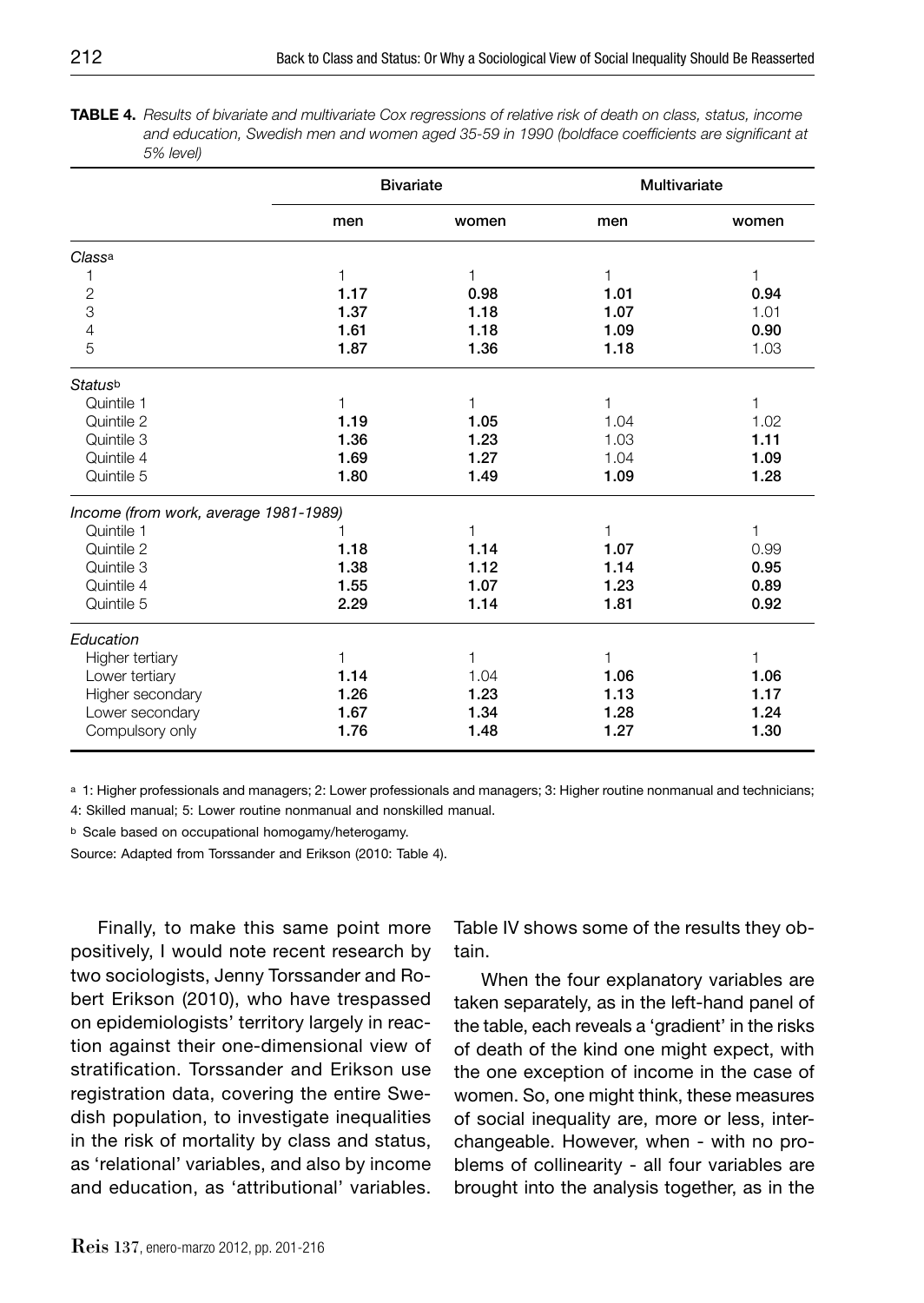right-hand panel of the table, a different picture emerges. Education remains a major factor in risks of death for men and women alike. But while status has still some importance for women, it has little for men; and while class and income still matter for men, neither now matters for women. In other words, any onedimensional approach to social stratification would, on this evidence, quite fail to bring out the complexity that apparently exists in the social generation of the risks of death.

This claim is indeed nicely supported by further results that Torssander and Erikson (2009) have obtained when they consider spouse (or partner) effects on risk of death. These results could be summed up as follows. For a woman who wants a long life - at least in Sweden - the best thing for her to do is to get together with a high class man with a large income; but for a man who wants a long life, the best thing for him to do is to get together with a high status woman with a good education.9

# **CONCLUSIONS**

In this paper, I have aimed to reassert the importance of a sociological approach to the understanding of social inequality. At a conceptual level, I have noted, first, the emphasis that sociologists, in contrast to most economists, would give to the relational as distinct from the simply attributional aspects of inequality; and, second, sociologists' awareness, in contrast to most epidemiologists, of the multidimensional nature of the structuring of social inequality and in particular of class and status as two qualitatively different forms of social stratification. I have then further sought to show how, in two specific areas, sociological research has revealed difficulties in work by economists and epidemiologists, respectively, in which these conceptual insights have been disregarded.

I believe that in the years ahead - in consequence of the present economic crisis and indeed of the form of neo-liberal political economy from which the crisis stems - the general tendency will be for social inequality, in all its forms, to widen yet further. In turn, public and political concern with the issues that arise can be expected to become more pressing. Recent contributions of economists and epidemiologists have been of great value in helping to refocus social scientific research on these issues of inequality. But it is now urgent that sociologists should engage more fully and more forcefully than hitherto in relevant empirical inquiry and analysis, and seek explicitly to demonstrate the distinctive advantages that their approach can provide.

# **REFERENCES**

- Aghion, Philippe Eve Caroli and Cecilia García-Peñalosa (1999): «Inequality and Economic Growth: the Perspective of the New Growth Theories», Journal of Economic Literature, 37: 1615-1660.
- Atkinson, Anthony B. (1997): «Bringing Income Distribution in from the Cold», Economic Journal, 107: 297-321.
- (2008): *The Changing Distribution of Earnings in OECD Countries,* Oxford: Oxford University Press.
- Becker, Gary and Nigel Tomes (1979): «An Equilibrium Theory of the Distribution of Income and Intergenerational Mobility», *Journal of Political Economy,*  87: 1153-89.
- Björklund, Anders and Markus Jäntti (2009): «Intergenerational Income Mobility and the Role of Family Background», in W. Salverda, B. Nolan and T. Smeeding (eds.), *Oxford Handbook of Economic Inequality,* Oxford: Oxford University Press.
- Blanden, Jo and Stephen Machin (2004): «Educational Inequality and the Expansion of Higher Edu-

<sup>9</sup> Torssander and Erikson (2009) also broach the question of possible relationships between different aspects and forms of social inequality and the risks of death from different causes. Further investigation of this question might help in resolving current disagreements among epidemiologist (see n. 7 above) about the relative importance of the impact on health of the 'psychological' and 'material' implications of inequality.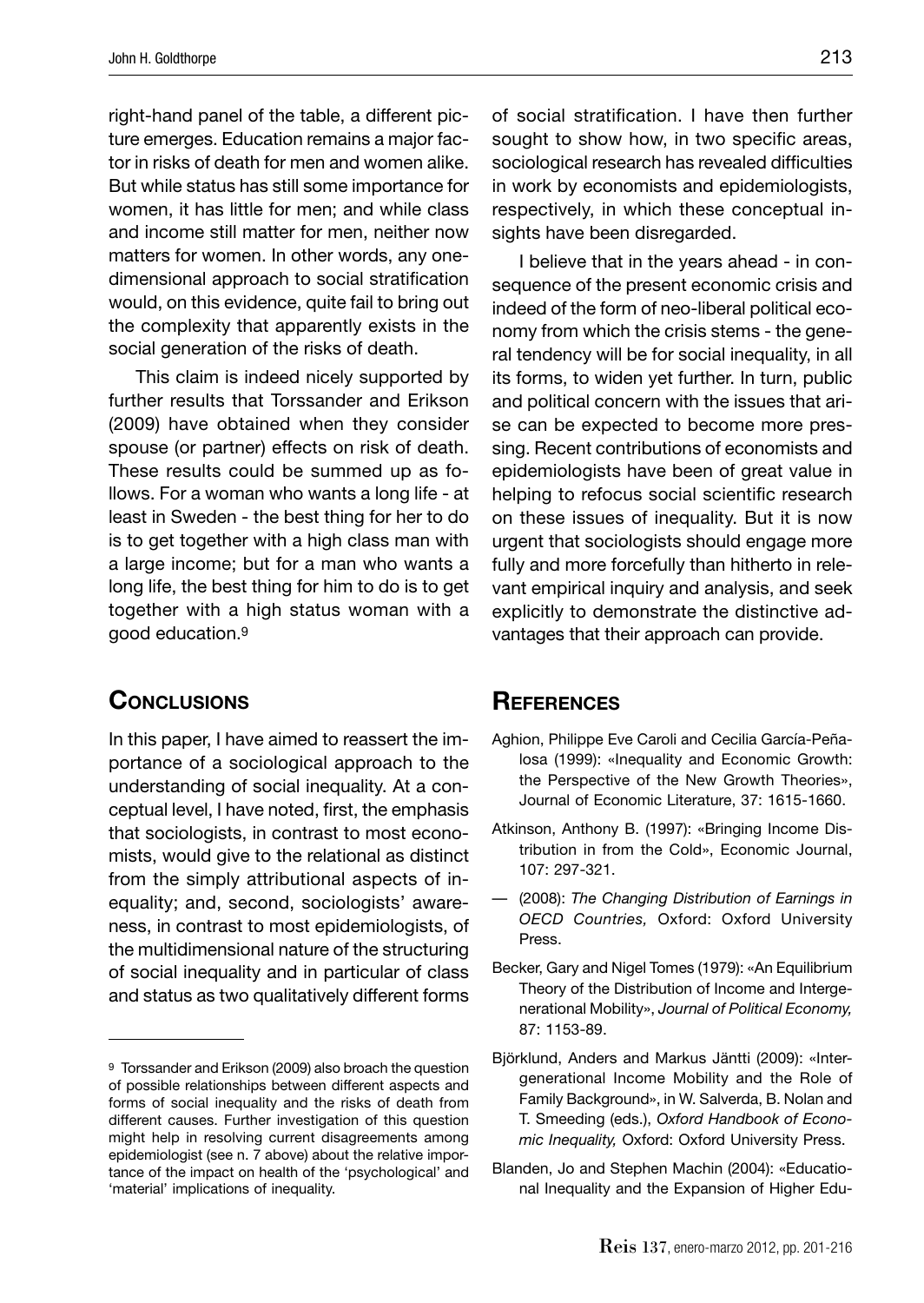cation», *Scottish Journal of Political Economy*, 51: 230-49.

- —, Alissa Goodman, Paul Gregg and Stephen Machin (2004): «Changes in Intergenerational Mobility in Britain», in M. Corak (ed.), *Generational Income Mobility in North America and Europe,* Cambridge: Cambridge University Press.
- —, Paul Gregg, and Stephen Machin (2005): «Educational Inequality and Intergenerational Mobility» in S. Machin, and A. Vignoles (eds.), *What's the Good of Education?,* Princeton: Princeton University Press.
- Bowles, Samuel, Herbert Gintis and Melissa Osborne Groves (eds.) (2005): *Unequal Chances: Family Background and Economic Success*, New York: Russell Sage Foundation and Princeton: Princeton University Press.
- Breen, Richard (2004). «Statistical Methods of Mobility Research» in R. Breen (ed.), *Social Mobility in Europe,* Oxford: Oxford University Press.
- Bukodi, Erzsébet, Shirley Dex and John H. Goldthorpe (2011): «The Conceptualisation and Measurement of Occupational Hierarchies: A Review, a Proposal and some Illustrative Analyses», *Quality and Quantity,* 45: 623-639.
- Causa, Orsetta, Sophie Dantan and Åsa Johansson (2009): «Intergenerational Social Mobility in European OECD Countries», OECD *Economics Department Working Papers,* N 709.
- Chan, Tak-Wing (2010): «The Social Status Scale: Its Construction and Properties», in T.-W. Chan (ed.), *Social Status and Cultural Consumption,* Cambridge: Cambridge University Press.
- and John H. Goldthorpe (2007): «Class and Status: The Conceptual Distinction and its Empirical Relevance», *American Sociological Review,* 72: 512-532.
- Cox, D. R., Michelle Jackson, M. and Shiwei Lu (2009): «On Square Ordinal Contingency Tables: A Comparison of Social Class and Income Mobility for the Same Individuals», *Journal of the Royal Statistical Society* (Series A), 172: 483-493.
- Deaton, Angus (2002): «The Convoluted Story of International Studies of Inequality and Health», *International Journal of Epidemiology,* 31: 546- 549.
- Erikson, Robert and John H. Goldthorpe (1992): *The Constant Flux: A Study of Class Mobility in Industrial Societies,* Oxford: Clarendon Press.
- and (2010): «Has Social Mobility in Britain Decreased? Reconciling Divergent Findings on Income and Class Mobility», *British Journal of Sociology,* 61: 211-230.
- Evans, Geoffrey, A. Heath, and Lalljee, M. 1996: «Measuring Left-Right and Libertarian-Authoritarian Values in the British Electorate», *British Journal of Sociology,* 47: 93-112.
- Galobardes, B., Shaw, M., Lawlor, D., Lynch, J. and Davey Smith, G. (2006): «Indicators of Socioeconomic Position (Parts 1 and 2)», *Journal of Epidemiology and Community Health*, 60**:** 7-12 and 95-101.
- Geyer, S. Hemström, Ö, Peter, R. and Vågerö, D. (2006): «Education, Income, and Occupational Class Cannot be Used Interchangeably in Social Epidemiology. Empirical Evidence against a Common Practice», *Journal of Epidemiology and Community Health*, 60, 804-810.
- Goldthorpe, John H. (2007): *On Sociology,* 2ª ed., 2 vols. Stanford: Stanford University Press.
- and Abigail McKnight (2006): «The Economic Basis of Social Class», in S. L. Morgan, D. B. Grusky and G. S. Fields (eds.), *Mobility and Inequality: Frontiers of Research in Sociology and Economics,* Stanford: Stanford University Press.
- and Michelle Jackson (2007): «Intergenerational Class Mobility in Contemporary Britain: Political Concerns and Empirical Findings», *British Journal of Sociology,* 58: 526-546.
- and Colin Mills (2008): «Trends in Intergenerational Class Mobility in Modern Britain: Evidence from National Surveys, 1972-2005», *National Institute Economic Review,* 205: 1-18.
- Kerbo, Harold R. (2003): Social Stratification and Ine*quality*, New York: McGraw Hill..
- Kuznets, Simon (1955): «Economic Growth and Income Inequality», *American Economic Review*, 45: 1-28.
- Laumann, Edward O. (1966): *Prestige and Association in an Urban Community,* Indianapolis: Bobbs-Merrill.
- Leigh, Andrew, Christopher Jencks and Timothy Smeeding (2009): «Health and Economic Inequality» in W. Salverda, B. Nolan and T. Smeeding (eds.), *Oxford Handbook of Economic Inequality,*  Oxford: Oxford University Press.
- Lynch, John W., George Davey Smith, George A. Kaplan, and James S. House (2000): «Income Ine-